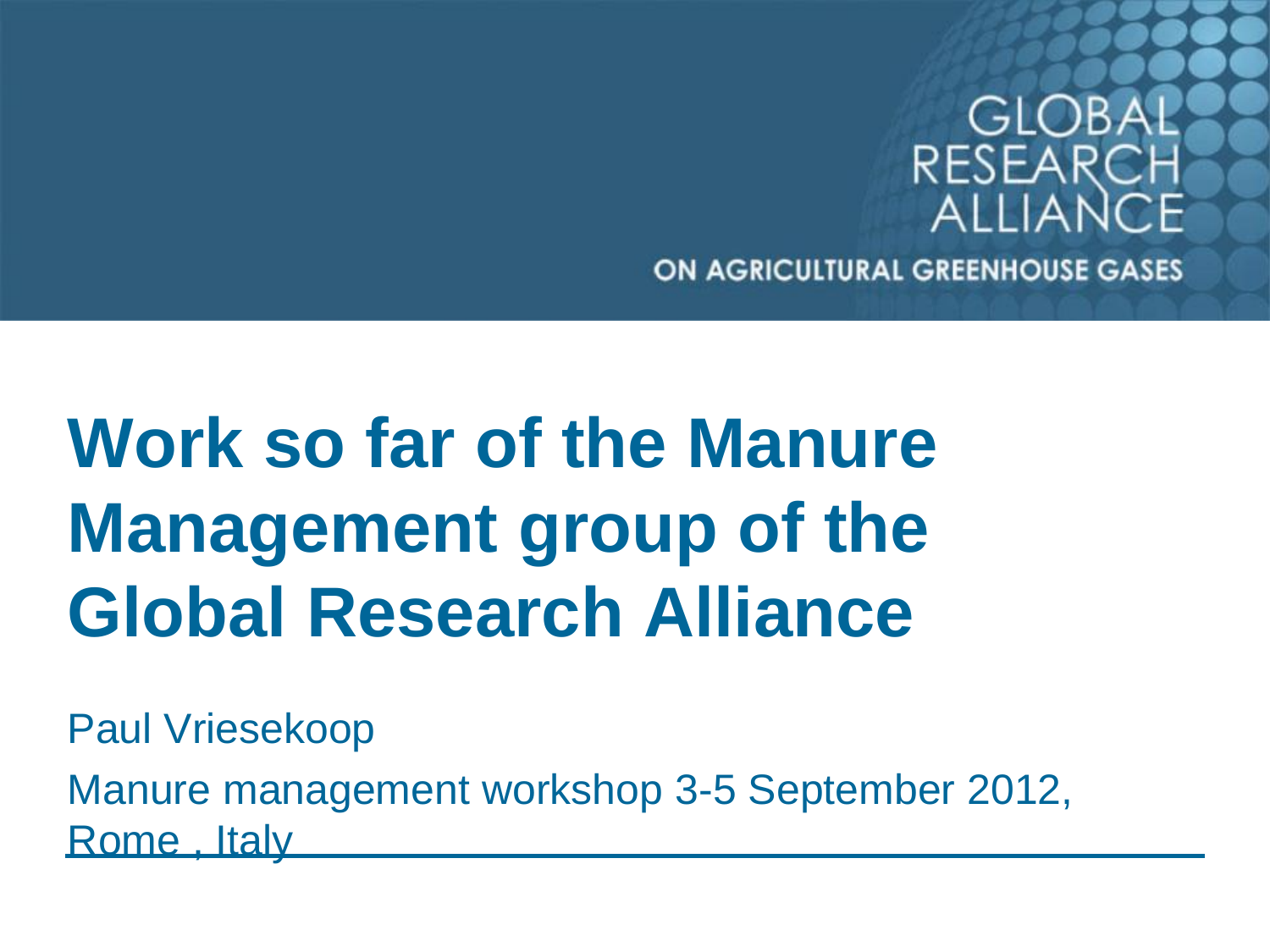

# **Content of presentation**

- From GRA, Livestock Research Group to manure management group (MMG)
- 1,5 year of history of MMG without meeting but with members, stocktake and reports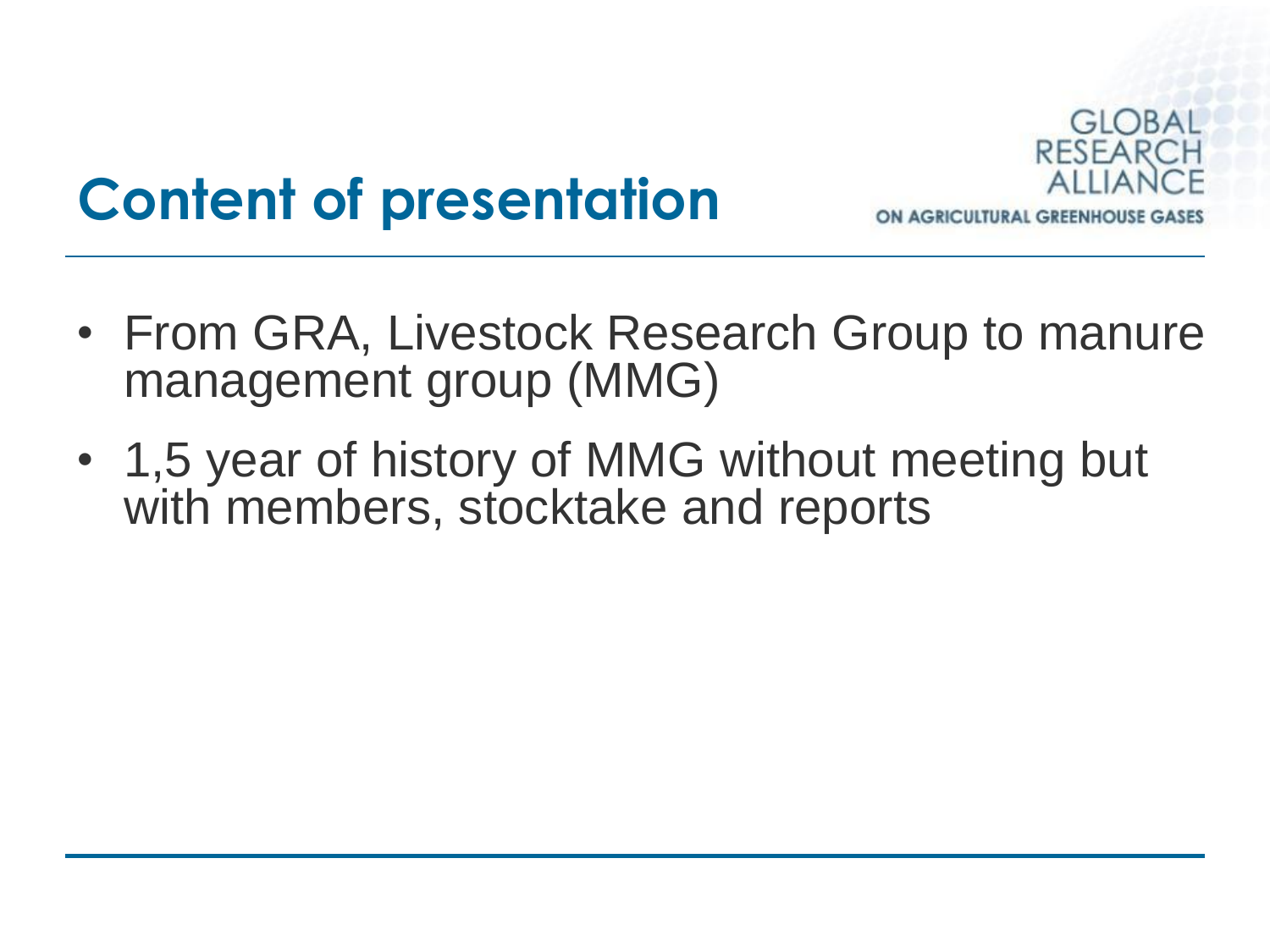

## **Collective Vision of GRA**

### **Increase agriculture production with lower emissions** *Feeding the world while caring for the environment*

### **Improve global cooperation in research** *Accelerate/strengthen knowledge and technology development that would not happen without the Alliance, with a common research agenda, joint capacity building*

**Work with farmers and partners to provide knowledge** *Develop relevant mitigation options while increasing the resilience of food production systems*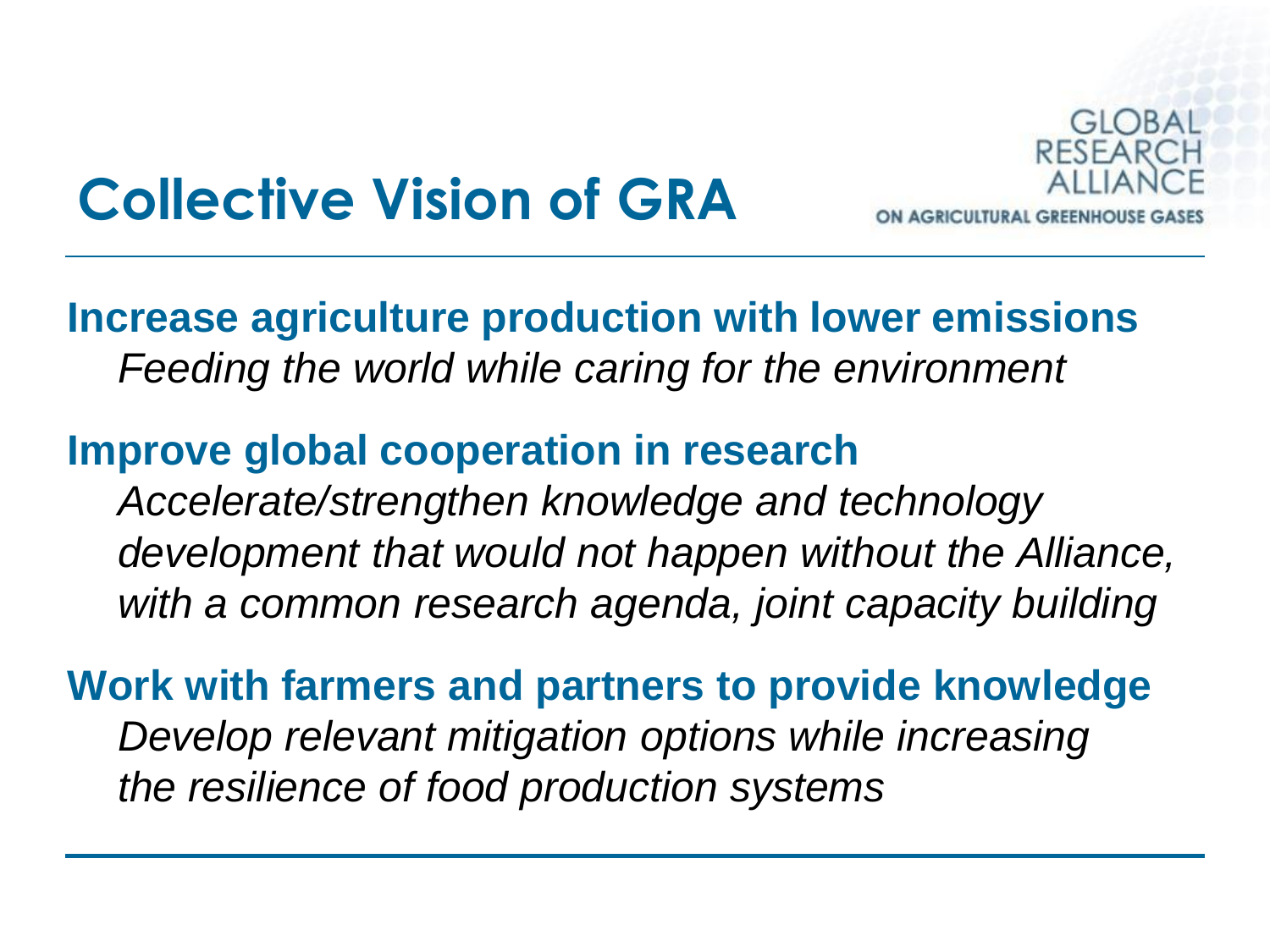# **Members GRA**





33 Countries are Members of the Global Research Alliance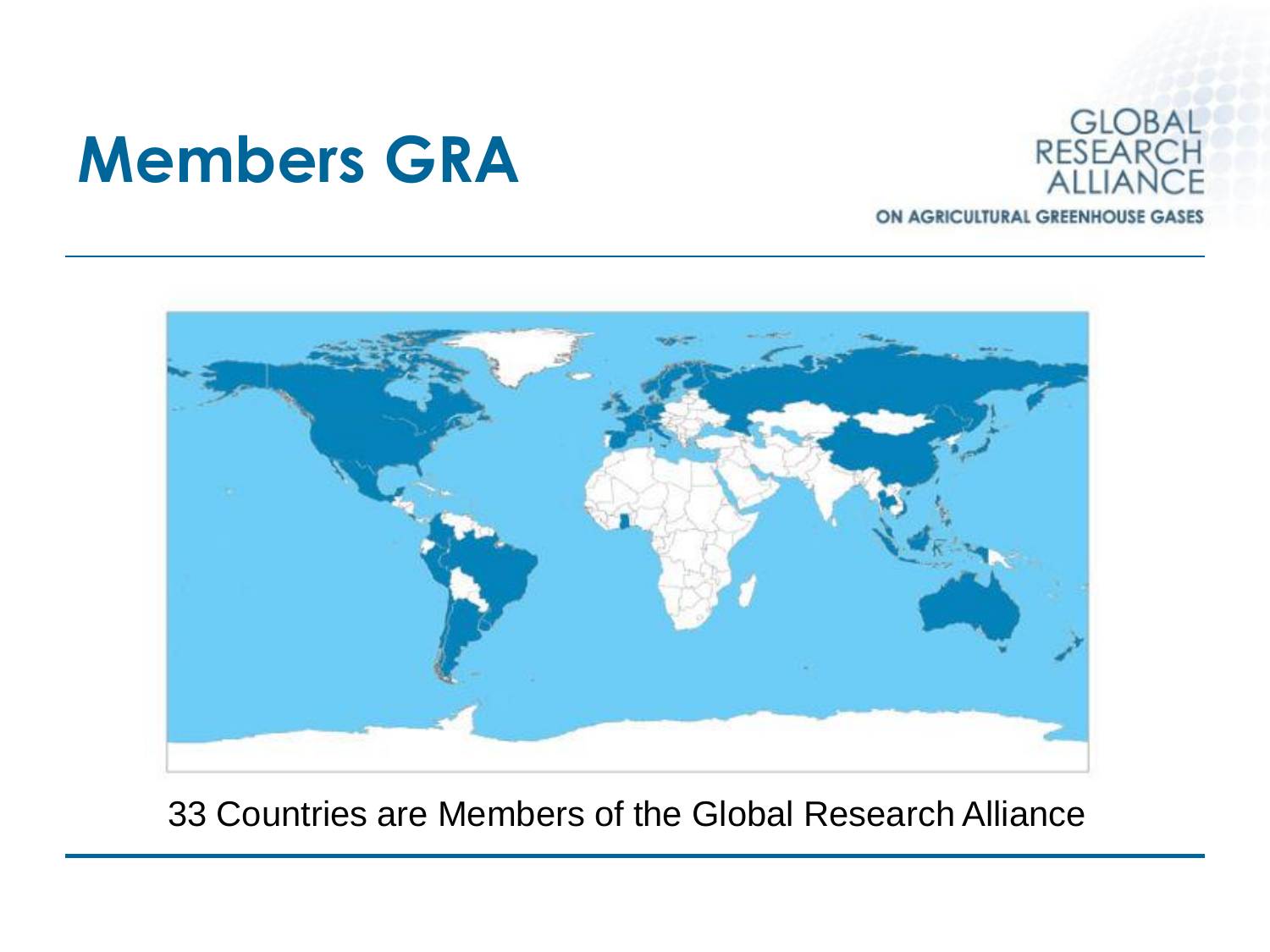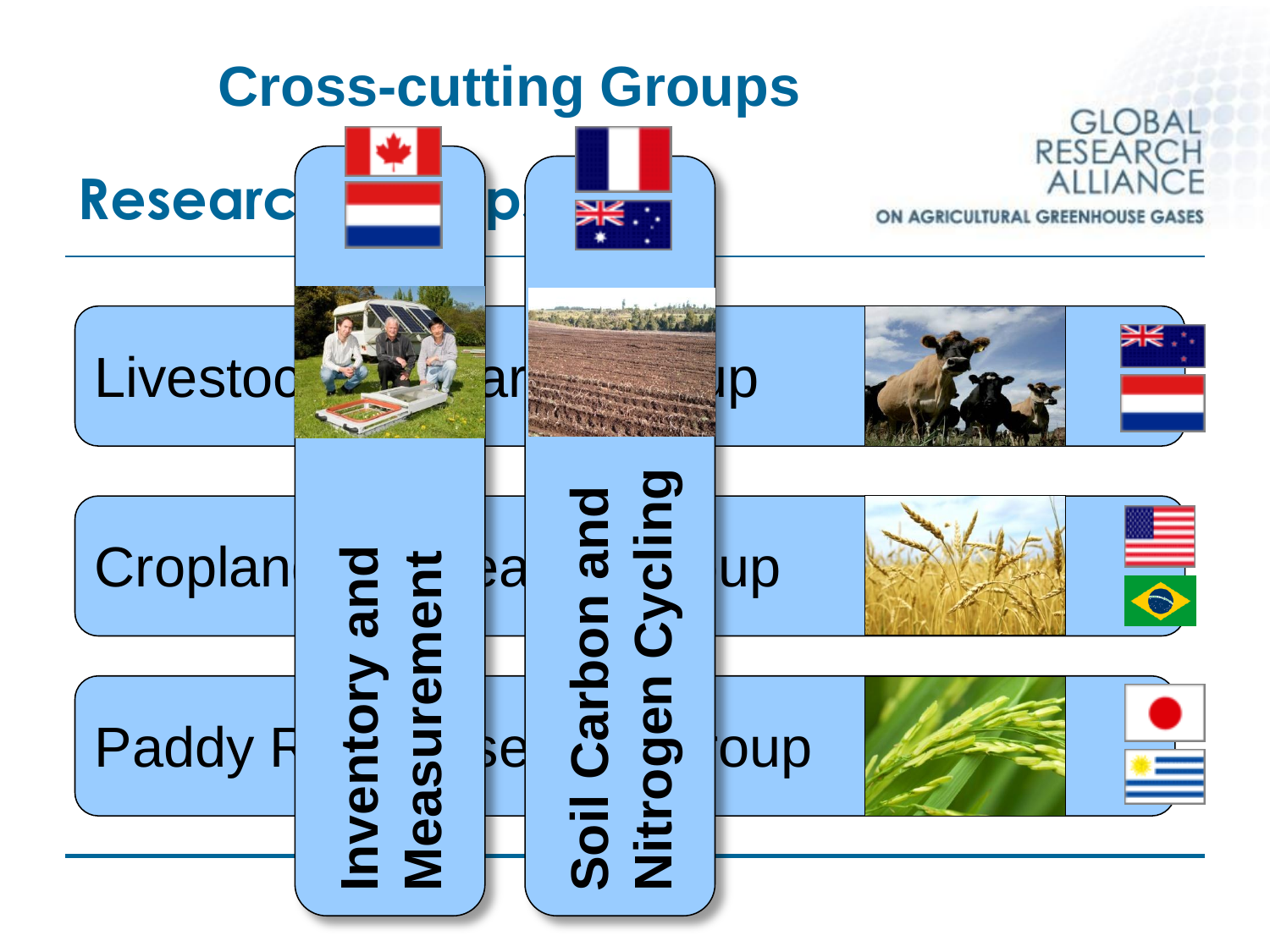## **Livestock Research Group**



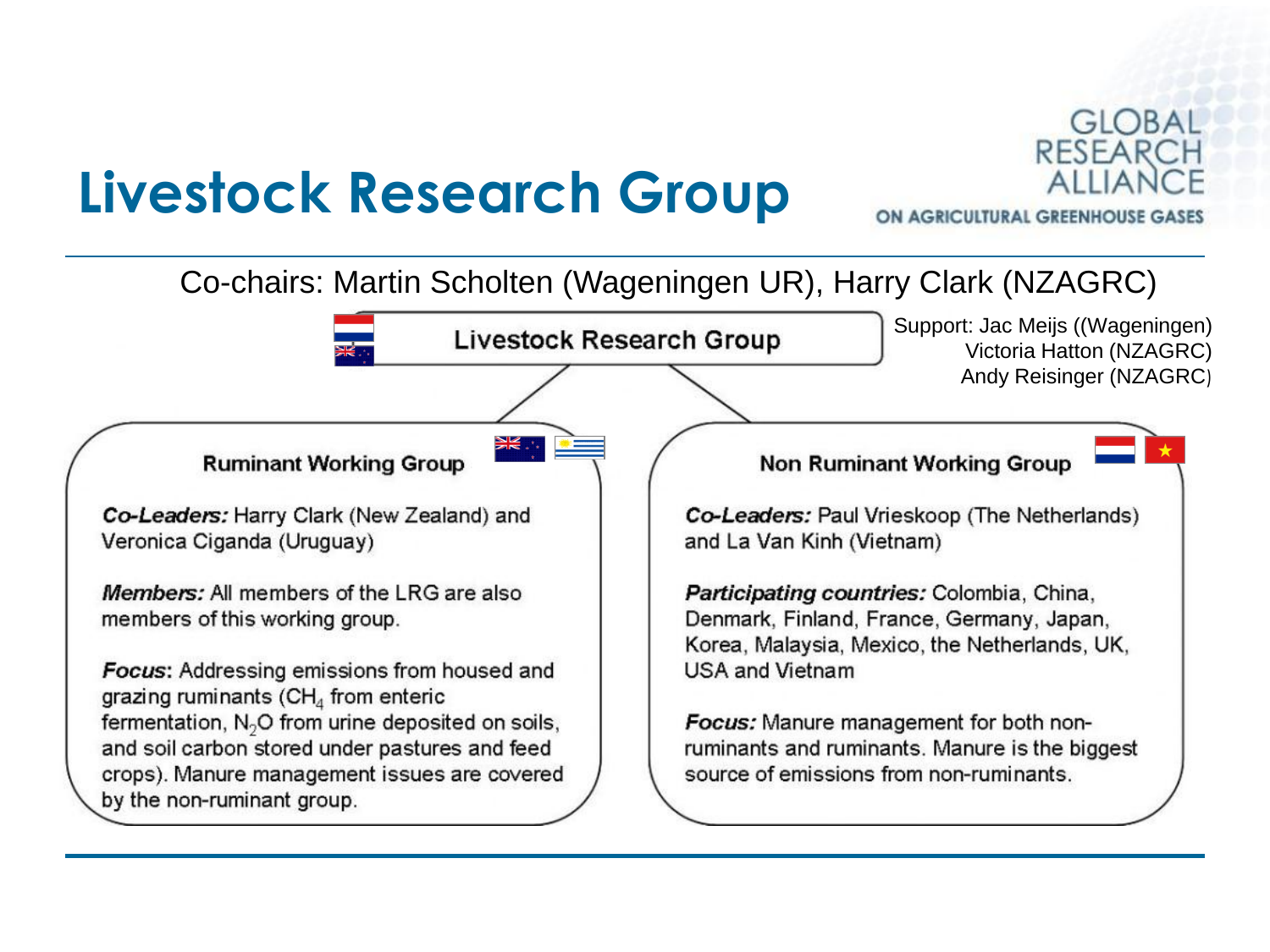## **From stocktake toward scientific support to policies**



ON AGRICULTURAL GREENHOUSE

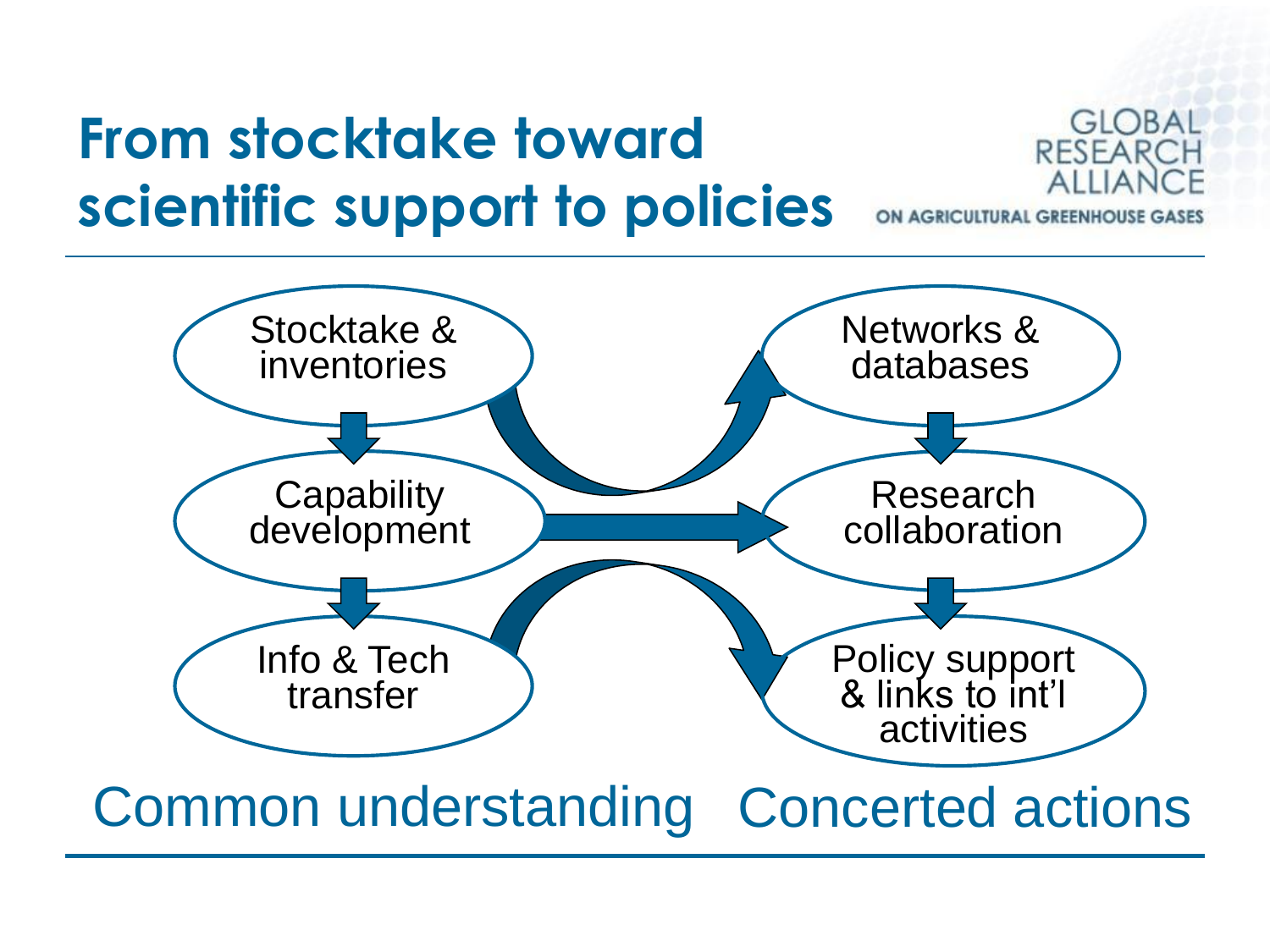

ON AGRICULTURAL GREENHOUSE GASES

## **Research Networks**

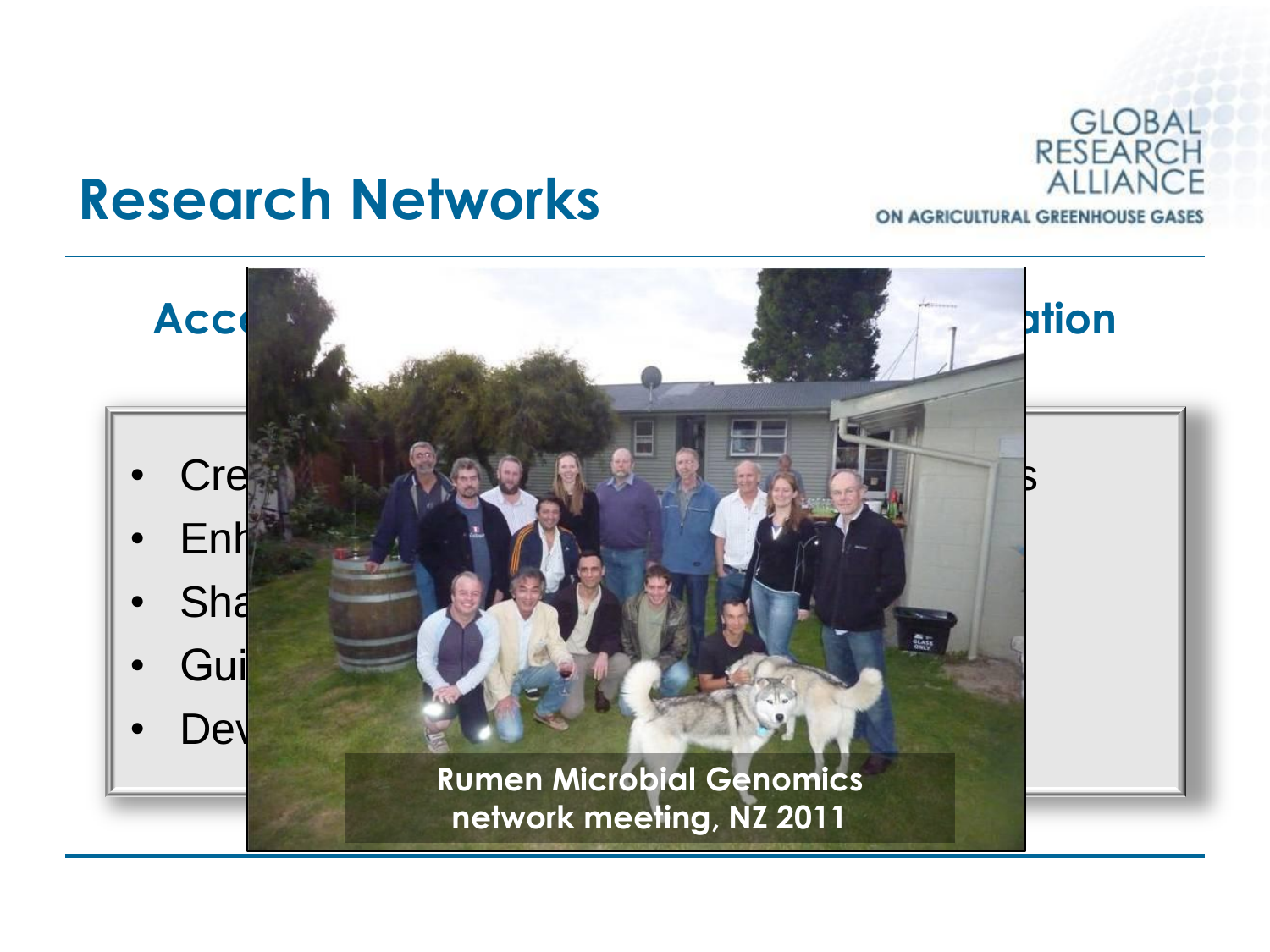# **Livestock – Research Networks**



#### **Rumen Microbial Genomics (RMG)**

NZ lead with 40+ members; second meeting in June 2012 (France)

#### **Animal Selection Genetics and Genomics (ASGG)**

NZ/Australia lead; 30+ members; 2nd meeting July 2012 (Australia)

#### **Feed and Nutrition**



• Switzerland lead with 20+ members; first meeting in September 2012 (Switzerland)

#### **Manure Management**



• The Netherlands lead with 17 members; first meeting in September in conjunction with Livestock Dialogue and FAO

#### **Animal Health and GHG intensity (under development)**

• UK lead; initial scoping meeting mid-June 2012 (Bangkok)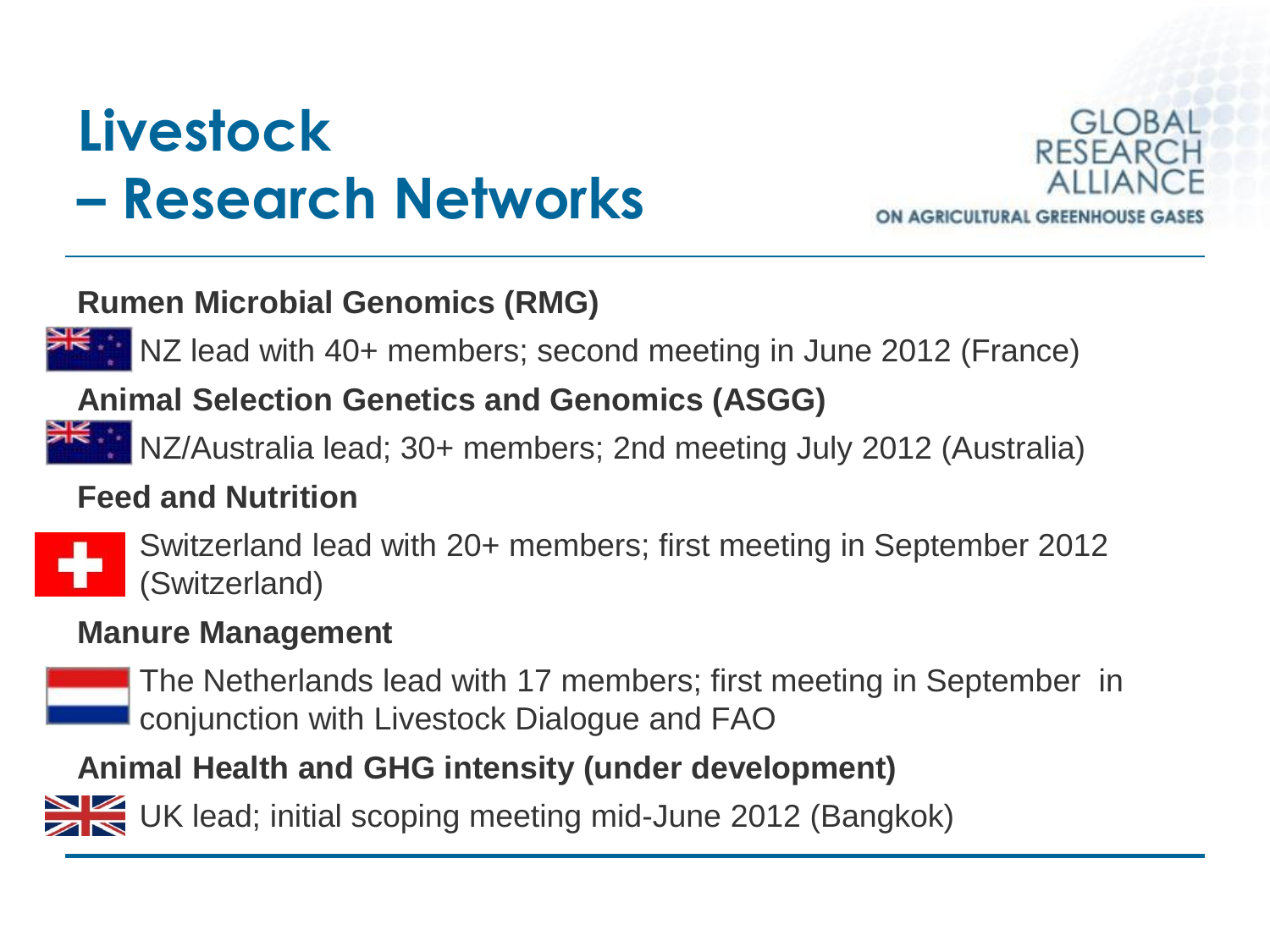# **Manure management group**



- Co- coordinator La Van Kinh Vietnam; start of group January 2011 via Internet
- 2011: stocktake LRG on headlines; reports in LRG meetings in March (Versailles) and November (Amsterdam)
- 2012: contribution to regional workshops of LRG in March (Thailand) and September/Oktober (Kenia/Ghana); first meeting in Rome; reporting in LRG meeting in November (Uruguay)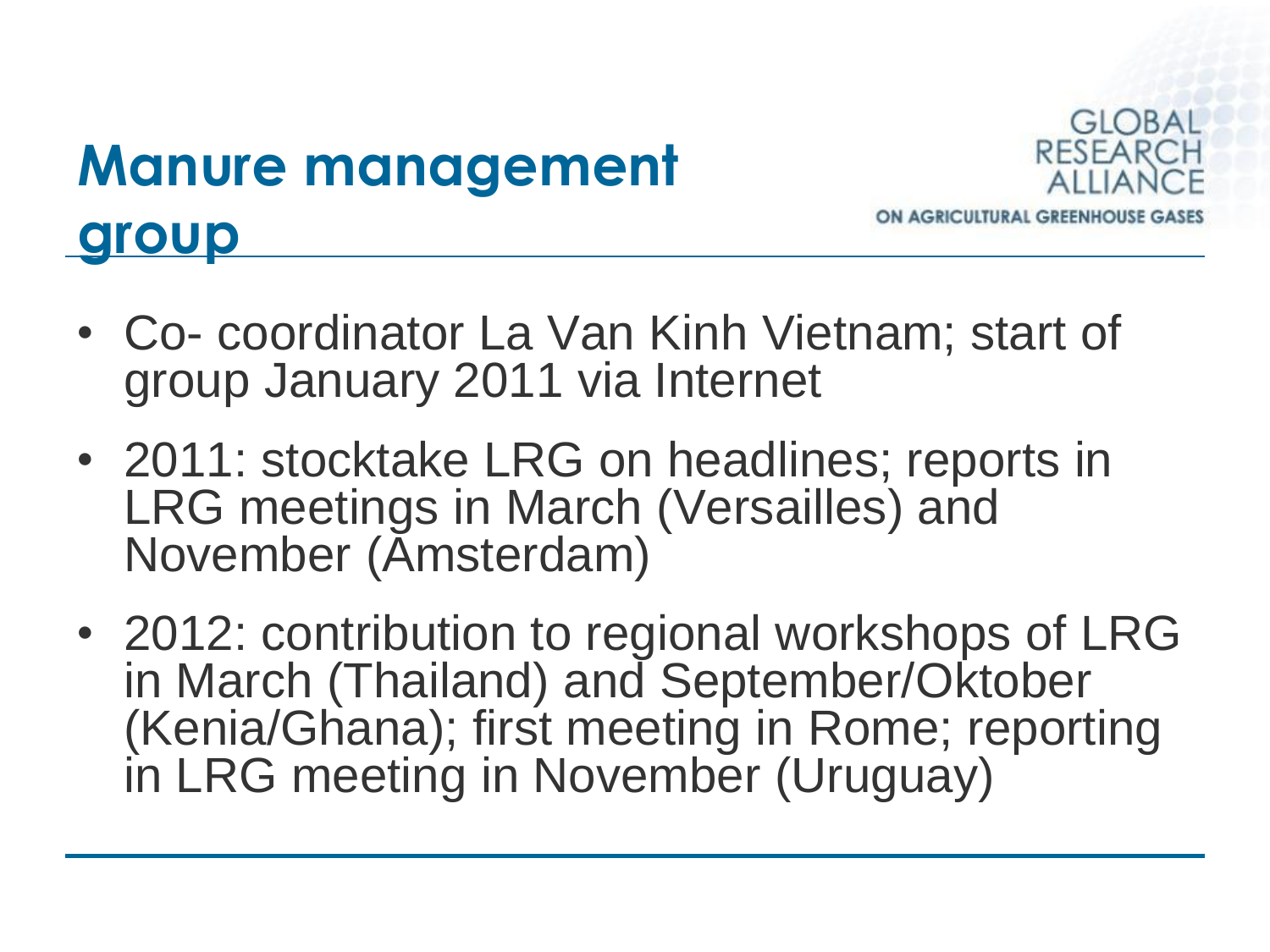# **Slide Versailles meeting: What has been done?**

![](_page_10_Picture_1.jpeg)

**Stocktake delivery has been organised**

- **4 times there has been e-mail contact with the participants on:**
	- **> who will participate and what to do**
	- **> reminder of the stocktake**
	- **> reminder of the meeting in France and who would come and main line of thinking in the respective countries**
	- **> sending of stocktake, selection of non-ruminants research, outline of a paper**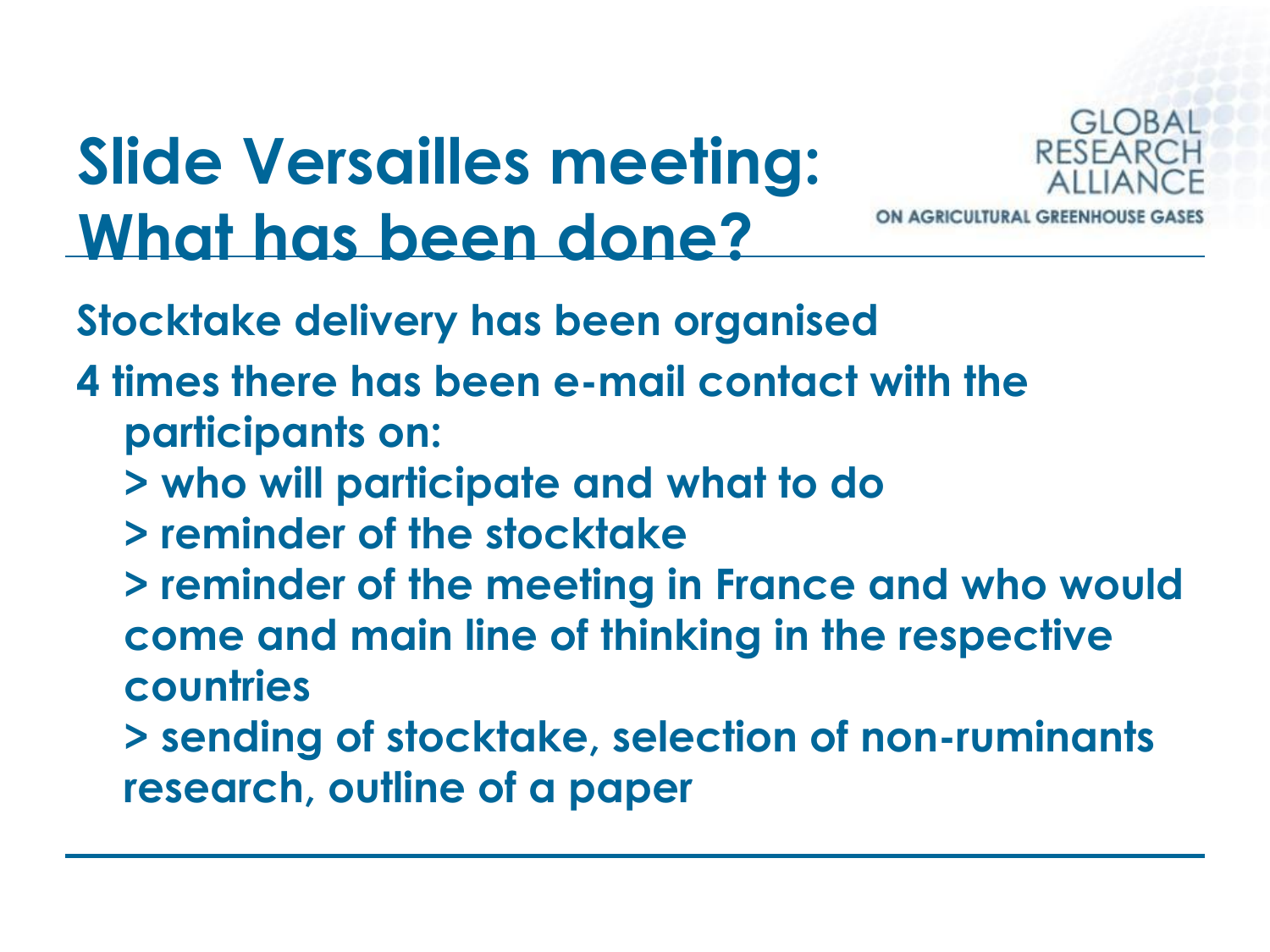# **Slide Versailles meeting: Action plan**

![](_page_11_Picture_1.jpeg)

**Review the global stocktake Discuss the outcome(s) Organise a website discussion within the group Work on an integrated paper with the whole group Get fast growing non-ruminant production countries on board Identify the new projects within the group and cross sell these**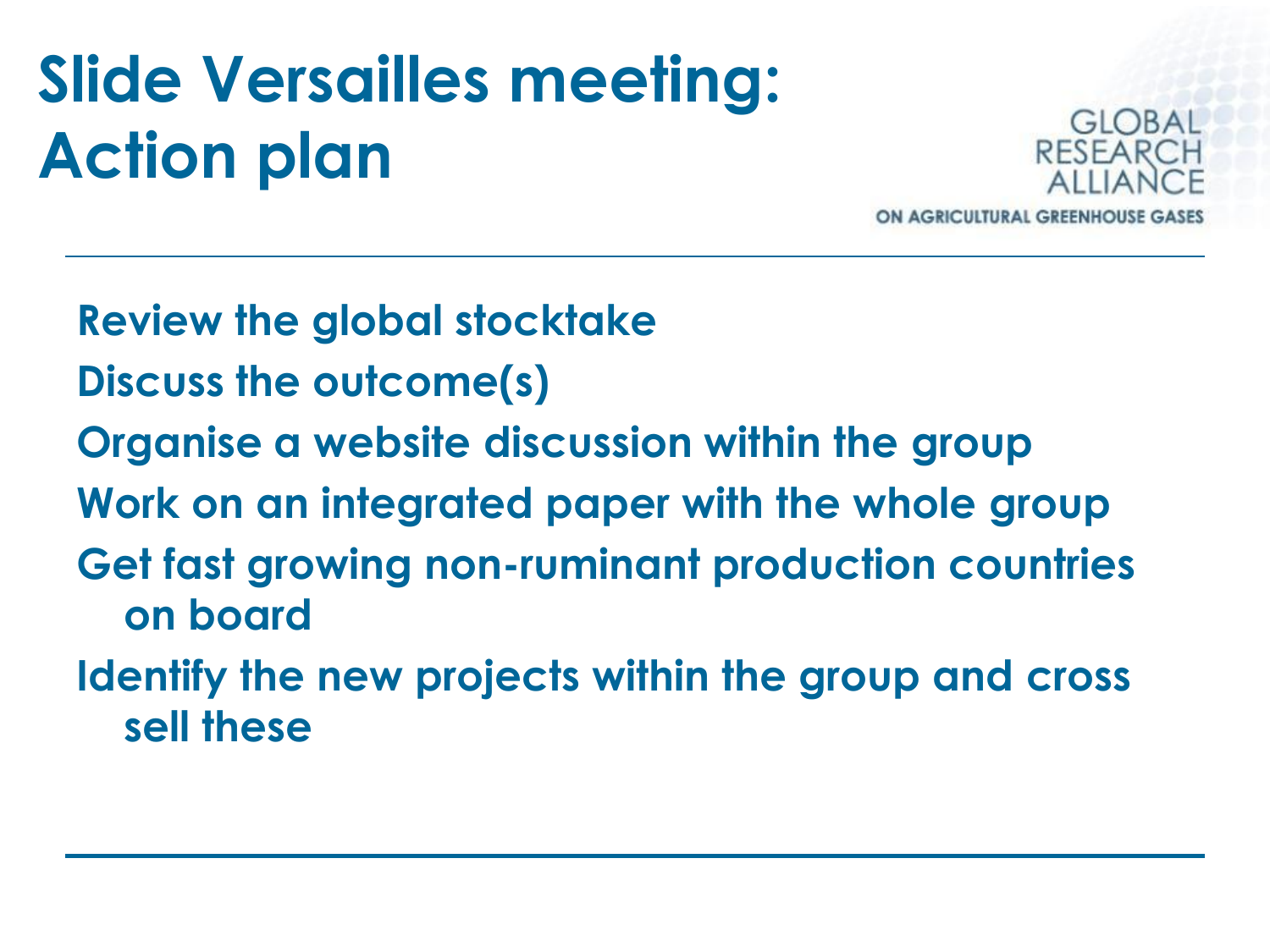# **Slide Amsterdam meeting: Conclusions stocktake**

![](_page_12_Picture_1.jpeg)

**GRICULTURAL GREEN** 

### **Africa, W Asia, E Europe and S America are largely missing in the stock take**

• Includes significant producers of poultry meat & pork

**The stock take tends to be biased towards publiclyfunded projects**

• Easier to find

**In both ruminants and non-ruminants, the emphasis is on emissions from stored manure**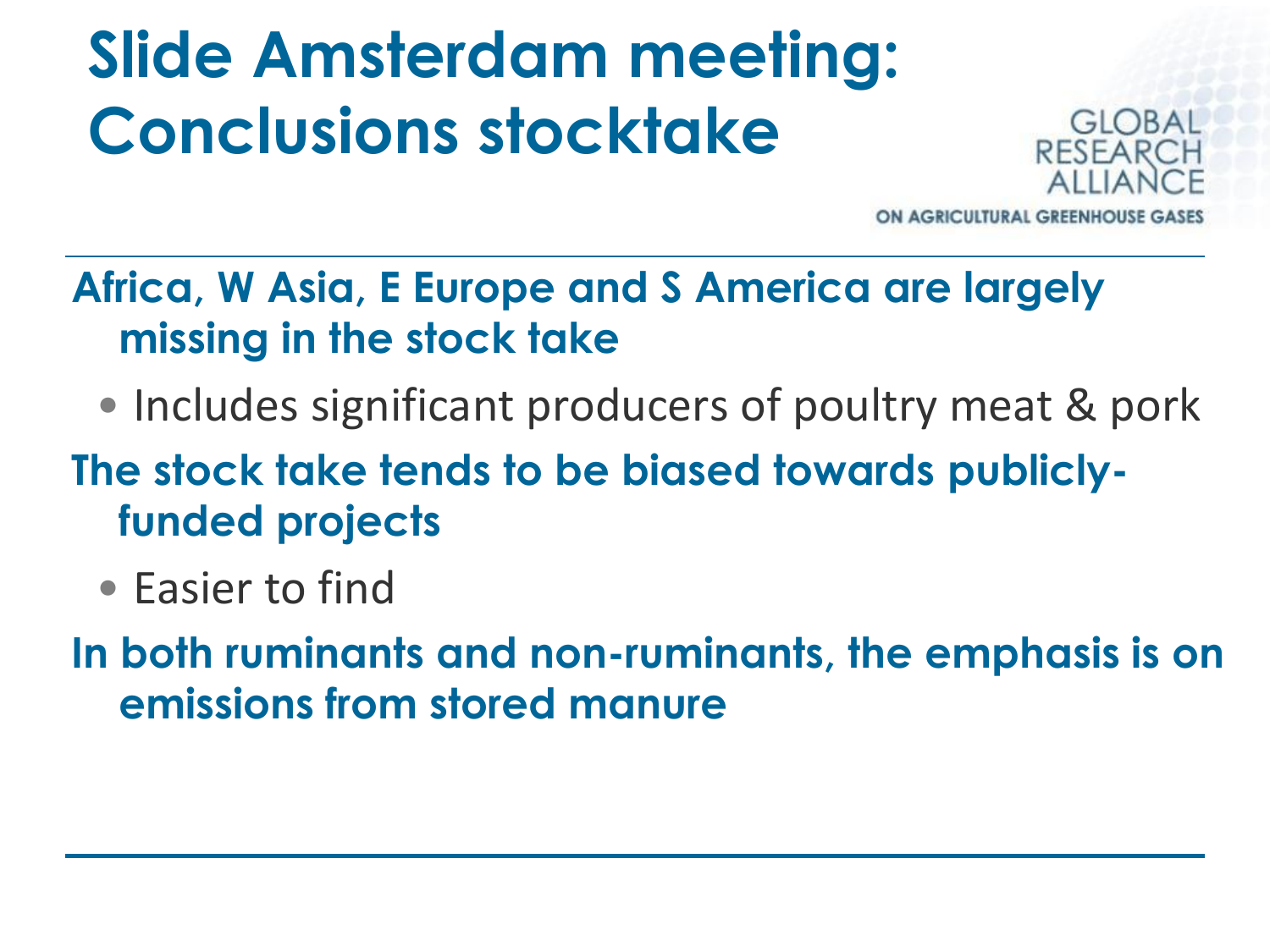# **Slide Amsterdam meeting Concluding Remarks Chadwick/Mosquera (1)**

![](_page_13_Picture_1.jpeg)

## **Manure management major source of N2O & CH<sup>4</sup>**

**Choice of system is a major influence; slurry vs FYM**

### **Manure treatment can have a major effect**

**Emissions from spreading effected by: manure type, application method and timing Important to consider impacts of management practices on whole system losses and 2<sup>o</sup> impacts**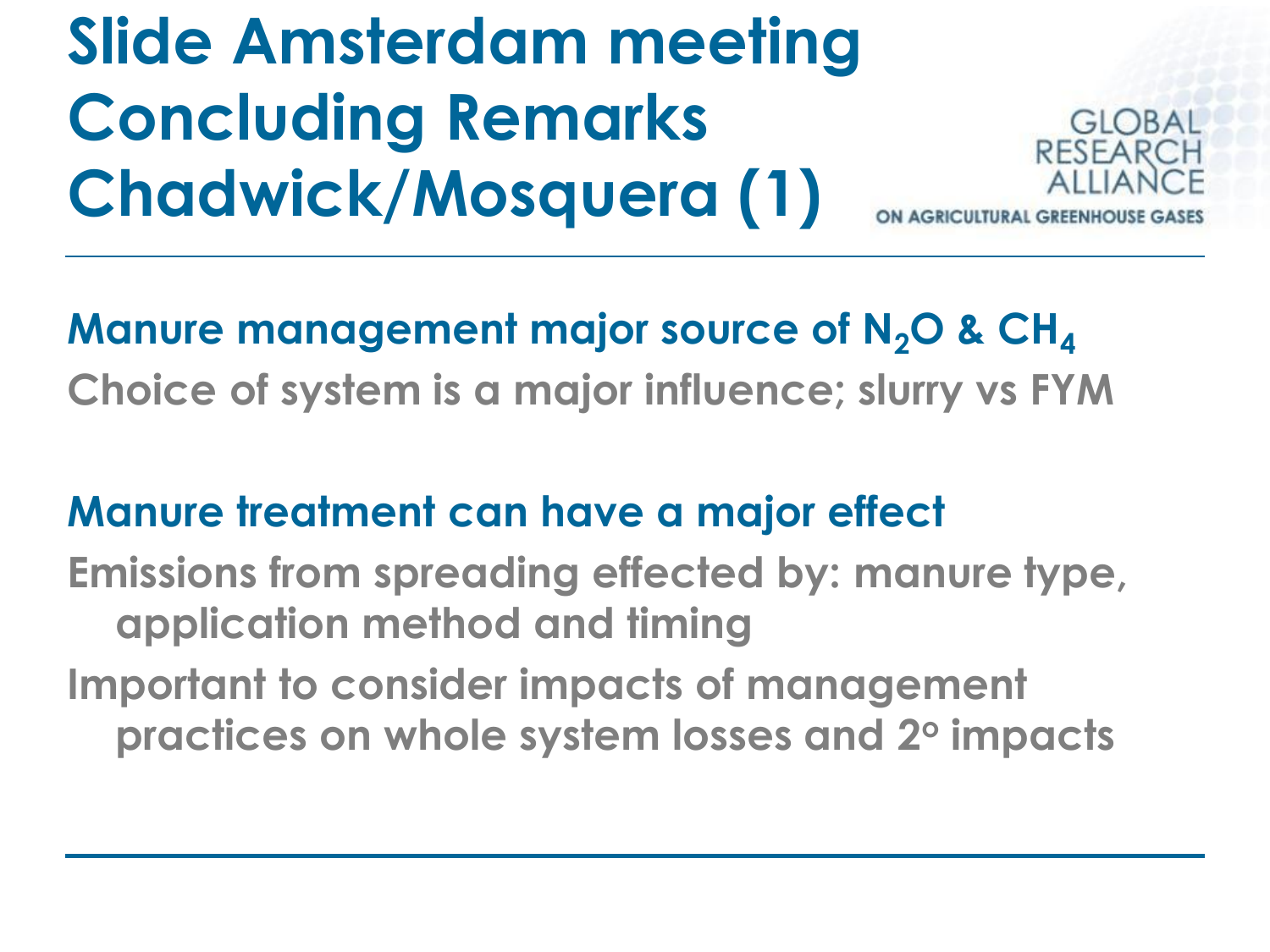# **Slide Amsterdam meeting Concluding Remarks Chadwick/Mosquera (2)**

![](_page_14_Picture_1.jpeg)

**Manure management offers an opportunity to reduce GHG emissions Efficient manure nutrient use**

- **reduces reliance on 'bagged' fertilisers**
- • **reduces energy in producing 'bagged' fertilisers**
- **reduces diesel use in applying fertilisers**
- • **reduces direct and indirect N2O losses (less N applied)**

### **Biogas generation**:

- **reduces CH<sup>4</sup> emissions from manure stores**
- **offsets fossil fuel use to generate electricity**
- **reduces organic matter to landfill**